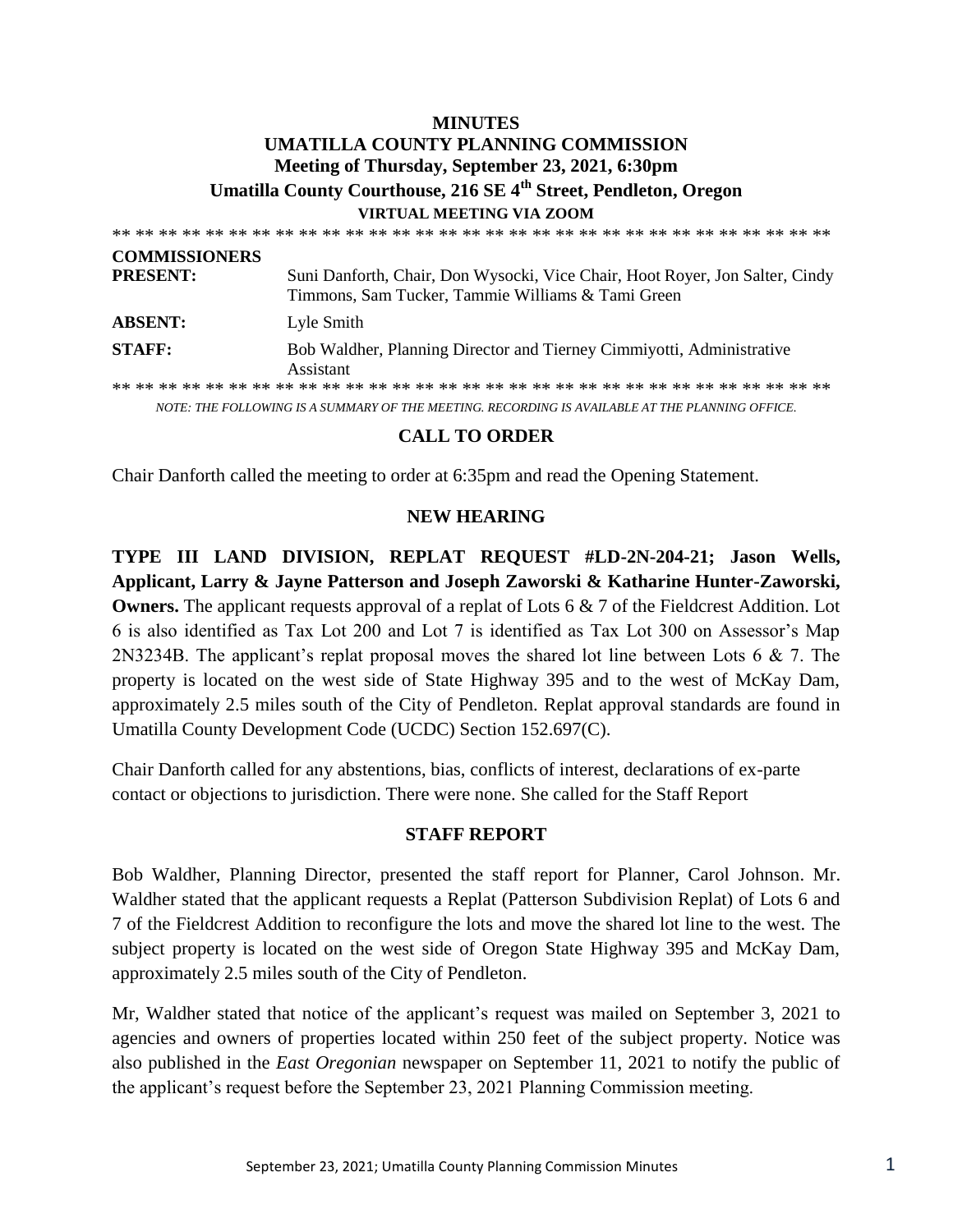Mr. Waldher explained that the Standards of Approval are covered in UCDC Section 152.697(C), Type III (Replat) Land Divisions. The Standards generally consist of complying with the Rural Residential (RR-2) Zone development requirements (lot size, setbacks, etc.) and conformance to the existing development scheme in the area, including existing roads and any public facilities within and on adjoining sites. Additionally, the applicant is required to supply a survey plat meeting county and state regulations.

Mr. Waldher stated that this is a very straight forward request. Typically, boundary adjustments are processed as a Type V Land Division, Property Line Adjustment, which is handled administratively by staff. However, when the change is located in a Subdivision the request becomes a Type III Land Division, Replat, and is required to go before the Planning Commission.

Mr. Waldher referred to the map on page 2 in the Commissioners packets and explained that the applicant is simply requesting to move the property boundary to the west. Both tax lots involved will continue to meet the minimum parcel size for the zone and access to both properties will not be affected.

**Applicant Testimony:** No comments.

**Opponent Testimony:** No comments.

**Public Agencies:** No comments.

Chair Danforth closed the hearing for deliberation.

### **DELIBERATION**

Commissioner Tucker made a motion to approve Patterson Replat, #LD-2N-204-21 based on the foregoing Findings of Fact and Conclusions of Law. Commissioner Williams seconded the motion. Motion passed with a vote of 8:0.

### **NEW HEARING**

**TEXT AMENDMENT #T-21-085, PLAN AMENDMENT #P-128-21 & ZONE MAP AMENDMENT #Z-317-21; Oregon Department of Transportation (ODOT), Applicant/ Owner.** The applicant requests to add an existing quarry (Vinson Canyon Quarry) to the Umatilla County Comprehensive Plan list of Goal 5 protected Significant Sites and apply the Aggregate Resource (AR) Overlay Zone to the entire quarry site. The property is located off the north side of Oregon State Highway 74, identified on Assessor's Map as Township 1 South, Range 30 East, Tax Lot 1901. The property is 8.03 acres and zoned Exclusive Farm Use (EFU).

Chair Danforth called for any abstentions, bias, conflicts of interest, declarations of ex-parte contact or objections to jurisdiction. There were none. She called for the Staff Report.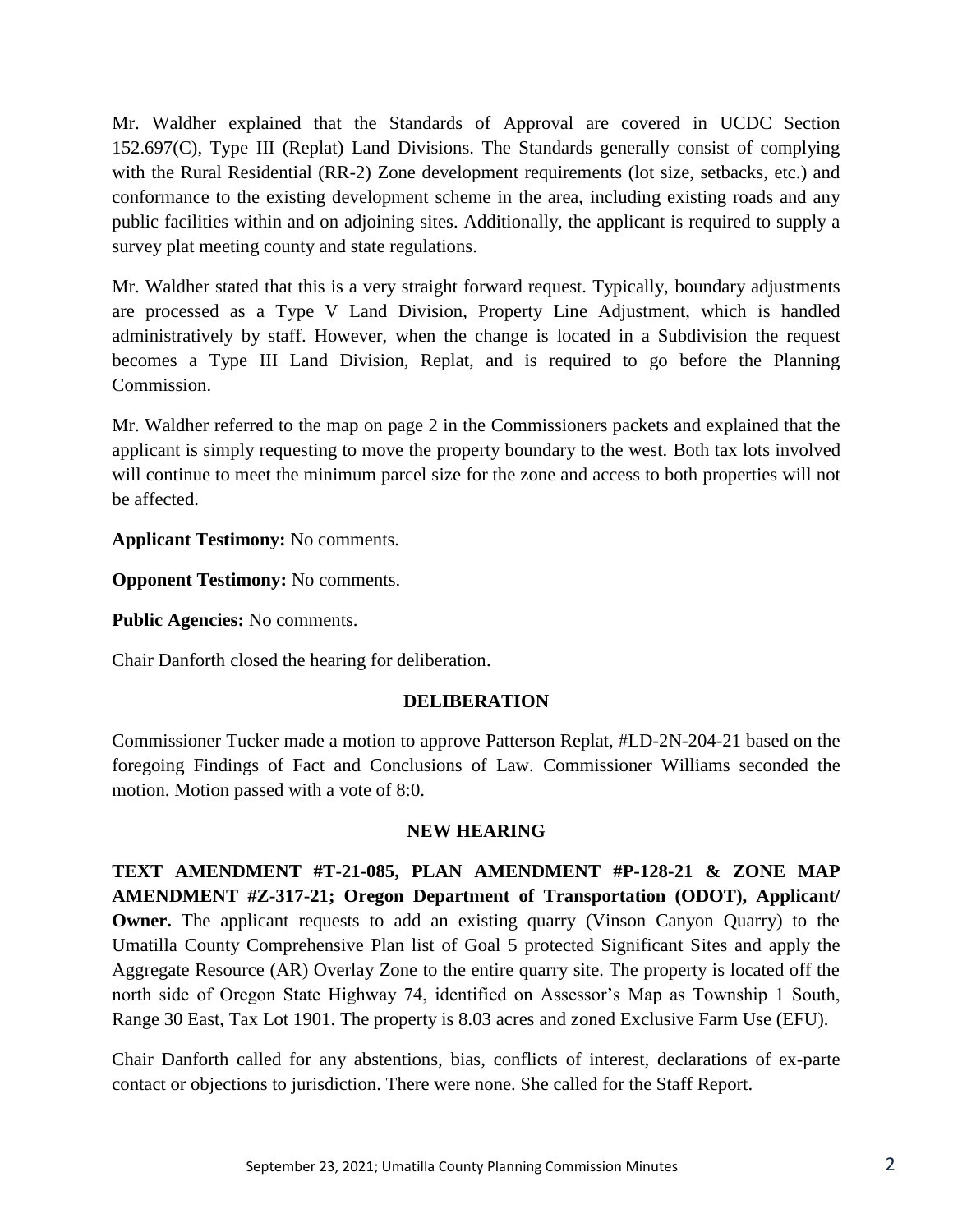### **STAFF REPORT**

Bob Waldher, Planning Director, presented the staff report. Mr. Waldher stated that the applicant, ODOT, requests to add an existing quarry site, Vinson Canyon Quarry, to the Umatilla County Comprehensive Plan list of Goal 5 Protected Significant Sites and apply the Aggregate Resource (AR) Overlay Zone to the entire quarry site. The property is located off the north side of Oregon State Highway 74, identified on Assessor's Map as Township 1 South Range 30 East Tax Lot 1901. The tax lot is 8.03 acres and is zoned Exclusive Farm Use (EFU). The criteria of approval are found in Oregon Administrative Rule (OAR) 660-023-0040 – 0050, 660-023- 0180(3), (5) & (7), and UCDC Sections  $152.487 - 488$ .

The process of approval involves review by the Planning Commission with a recommendation to the Board of County Commissioners (BCC). The BCC must also hold a public hearing and make a decision whether or not to adopt the proposed amendments. A public hearing before the BCC is scheduled for Wednesday, October 20, 2021 at 9am.

Mr. Waldher pointed out a few errors in the Commissioner's packets; page 4, first sentence of the last paragraph, should say Vinson Canyon Quarry, not Butter Creek; page 19, first sentence of the second paragraph, should say Vinson Canyon Quarry, not Butter Creek and should say 525,000 tons instead of 525,000 cubic yards; page 28 Public Notice Map is of the Butter Creek Quarry site, should be the Vinson Canyon Quarry site. The Vinson Quarry Public Notice map was sent to the Planning Commissioner's via email before the hearing today. Commissioner Tucker pointed out that on page 3, under the title, Hearing Date, it says the hearing will be on September 26, 2021, but should be September 23, 2021. Mr. Waldher stated that he will make the revisions.

Mr. Waldher stated that this request is to add 13.6 acres of property owned by ODOT located on Tax Lot 1901 of Assessor's Map 1S30, to the Umatilla County list of significant sites. This action would provide necessary protections under Goal 5 including limiting conflicting uses within the buffer area, and applying the Aggregate Resource Overlay Zone to the subject property, with the objective to allow mining, processing, and stockpiling at the site. The site is currently listed in the Umatilla County Technical Report on page D-183 as a 3C Significant Site which requires Umatilla County to limit conflicting uses adjacent or near this site.

The Oregon Department of Transportation (ODOT) intends to excavate aggregate, process and batch that aggregate for public road projects, and to stockpile unused aggregate material for current and future use.

**Applicant Testimony:** Carla McLane, Consultant, Carla McLane Consulting, 170 Van Buren Drive, Umatilla, Oregon, 97882. Ms. McLane indicated that she represents the applicant, ODOT. Ms. McLane stated that the applicant's request is for Umatilla County to protect this site, approve mining, stockpiling and processing and apply the Aggregate Resource (AR) Overlay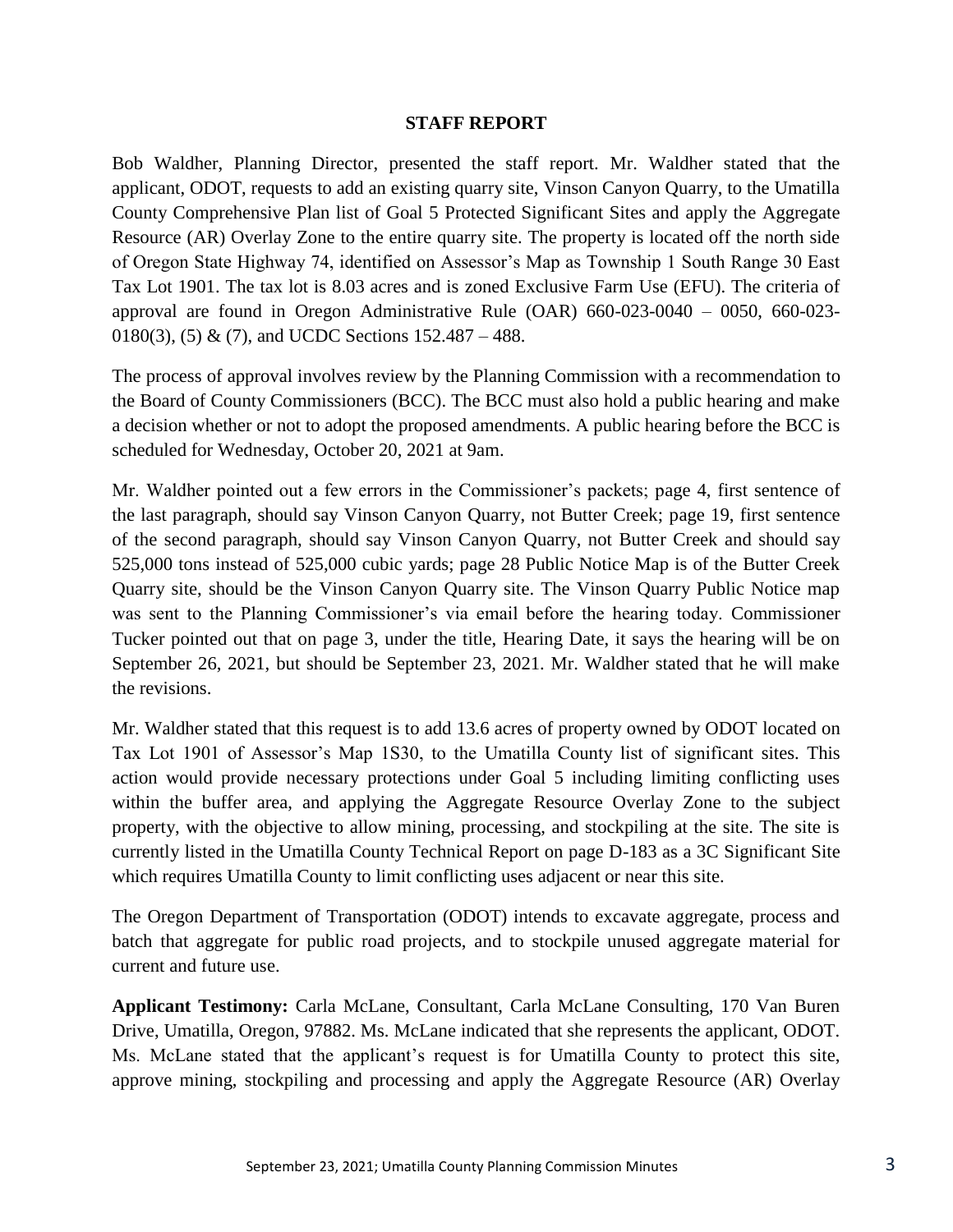Zone to the subject property. These actions will ensure there is not future encroachment on the site and help limit conflicting uses on properties in close proximity.

Ms. McLane stated that this application is to amend the Umatilla County Comprehensive Plan to list the Vinson Canyon Quarry as a significant site protected by Goal 5; amend the Comprehensive Plan Map to identify the site as significant and to apply the buffer area to limit conflicting uses. Approval of this request will also amend the Zoning Map by applying the AR Overlay Zone to the mining site. She explained that ODOT has owned this property since 1953. ODOT has always intended to use the aggregate at this site for regional maintenance and safety improvements to the road network, but nothing has happened to date. ODOT has identified two access points for future use, but they have not developed as they have not yet extracted rock from the site.

ODOT has plans to use the site to excavate aggregate, then process, batch and stockpile the aggregate. The intent of this request is to protect this site so it is available for future use in maintenance, preservation and safety projects on state and regional highways in and around Umatilla County.

Ms. McLane stated that this site does meet the requirements to be considered significant. Vinson Canyon quarry has an approximately one million cubic yards of available basalt and an inventory estimated that it contains 525,000 tons of available material. ODOT standards for use require that a site be inventoried to have a minimum of 500,000 tons, so this condition has been met. She stated that the basin was formed in an area where a great deal of basalt flow developed over a long period of time. As a result, the basalt rock in this area is considered to be solid and of high quality. She added that this request also meets air degradation requirements for coarse and fine materials.

Ms. McLane stated that Scott Billings, ODOT Senior Engineering Geologist, is present at the hearing tonight to answer any technical questions. He has also submitted a letter included in the application materials (Commissioner's packet page 33) designating Vinson Canyon quarry as a Significant Aggregate Site.

Ms. McLane stated that this quarry site is very remote and the nearest dwelling is two miles away. Surrounding land is being used for grazing and there is dryland wheat fields located to the north of the site. There are no activities within the 15,000 ft. impact area and no approved land uses have been identified within the buffer area. The only infrastructure present at this time is Highway 74, which runs from the southeast to the northwest toward Morrow County.

Ms. McLane explained that the objective under the Goal 5 process is to protect the mine from uses that may create conflict. ODOT acknowledges that there could be impacts, but there are no uses in the area that would be problematic relative to this operation. She added that ODOT will obtain necessary air discharge permits, comply with noise standards and if they are unable to maintain stormwater on site, they will obtain other permits related to water.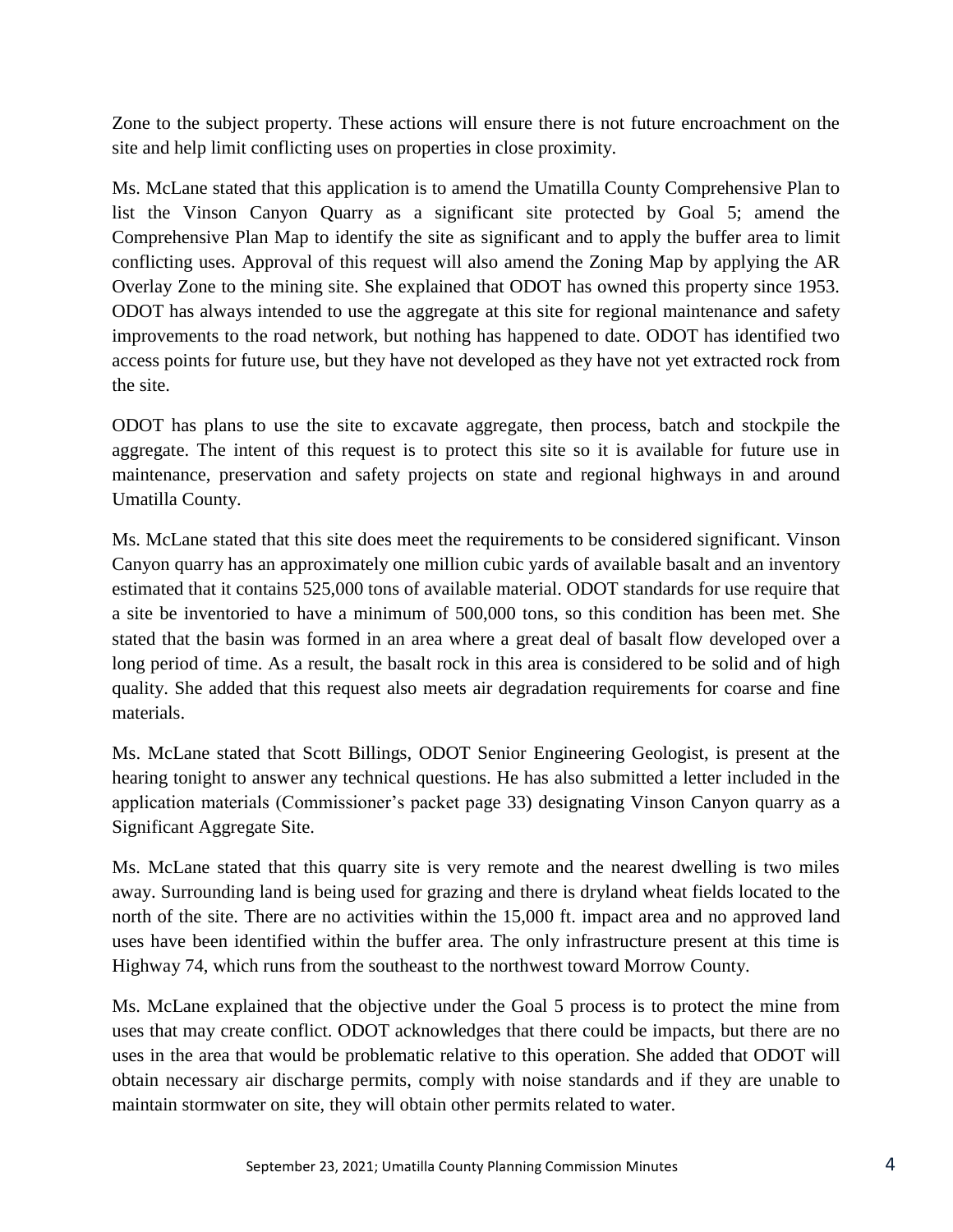Ms. McLane stated that ODOT pits differ from commercial pits. In a commercial environment mining occurs quite regularly to support regional development and industrial activities. Activity at ODOT quarries only occurs to support regional or state highway projects located near the quarry. In this case, the quarry would support a project that may occur on Highway 74 or Highway 395 and those projects tend to happen every 10-15 years. Therefore, mining activities occurring at the site would be temporary and sporadic; there could be no activity for a number of years.

Ms. McLane stated that traffic impacts due to activity at the mine would be similar to impact created by harvest activities. There may be a lot of traffic for a short period of time while the project is happening. The projects tend to occur in the Spring  $\&$  Fall. The UCDC does have a requirement for a Traffic Impact Analysis when a project reaches 250 average daily trips. Similar regional projects demonstrate that the activity on this site would not come close to reaching that number. Additionally, there are no public airports and no other known Goal 5 resources within the impact area.

The agricultural practices in the area are limited and there is a history of the land being used for grazing. Property located several miles to the north of the site is used for dryland wheat farming. South of the property is forest land and to the west, the nearest homes are located along Butter Creek in the canyon approximately two miles away.

Ms. McLane explained that the primary reason for this request it to avoid additional impacts on mining activity in the future. The applicant would like to ensure that Vinson Canyon does not see a growth boom and start to develop homes. Although it might be nice to have additional housing in the area, this is a remote location and ODOT feels it is in their best interest to seek protections to limit conflicting uses within the buffer area (1,500 ft. from the potential impact area). The key issue to be decided is whether or not the Planning Commissioners choose to deem this site as Significant. Without the designation of being considered a Significant site, they cannot move forward with next steps to protect the activity. Ultimately the intent is not to disallow potentially conflicting activities, but rather for the applicants with plans for conflicting land use activities to be made aware of the potential conflict and waive their rights to remonstrance against impacts made by aggregate mining activities in the region.

Ms. McLane stated that once the site is determined to be Significant, ODOT can look at the list of possible future uses in the area, identify the conflicts and limit those conflicting uses. UCDC 152.063(D) requires that, "[a] dwelling shall not be located within 500 ft. of an existing aggregate mining operation unless the owner of the property of the proposed dwelling: (1) Obtains a written release from the adjacent mining operation allowing a closer setback; and (2) Waives his or her rights to remonstrate against normal aggregate mining activities allowed by permits issued under this chapter."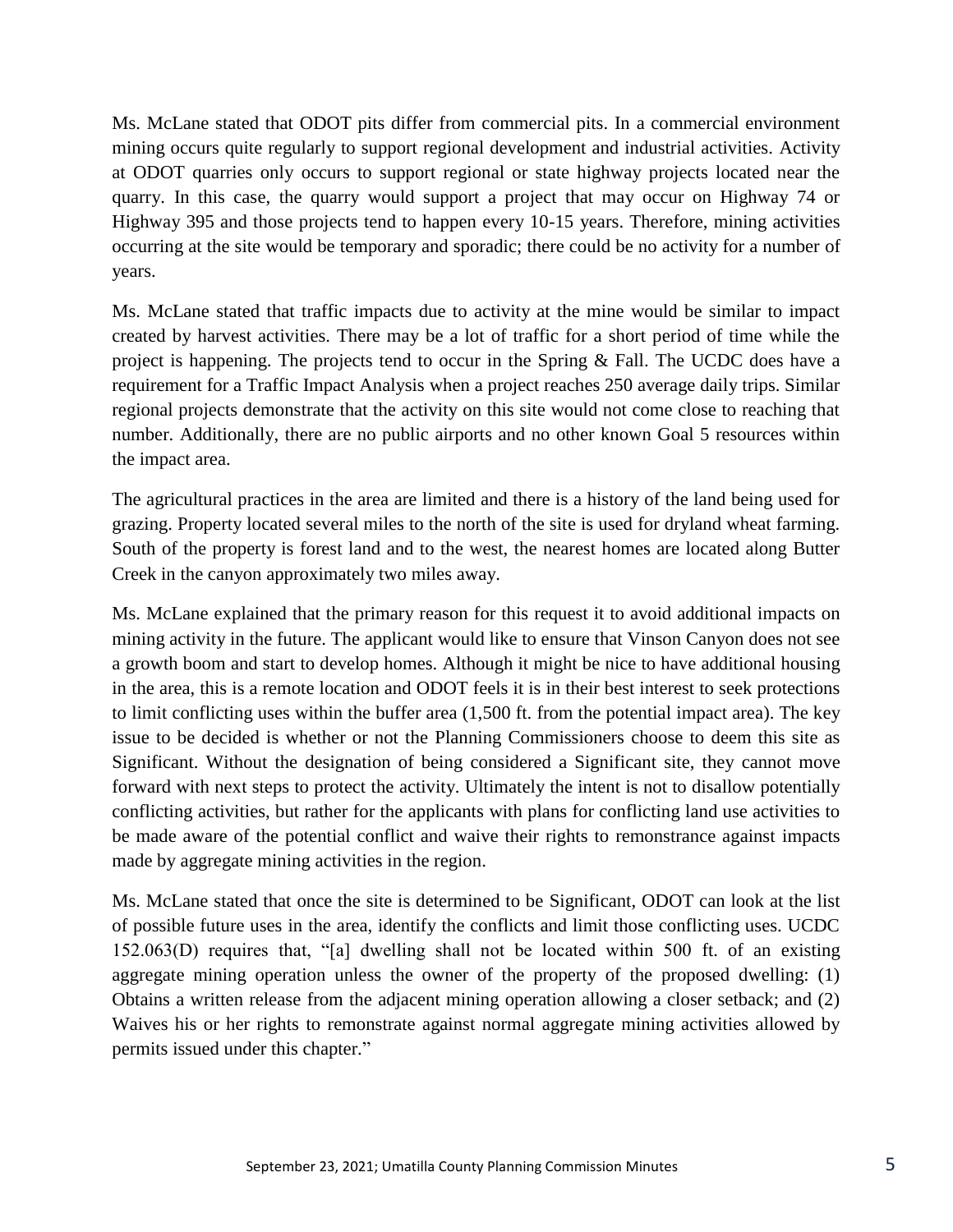Ms. McLane pointed out that this site is included in the list of Inventory of Rock Material Resources in Umatilla County in the Umatilla County Comprehensive Plan Technical Report (page D-183, table D-XXII). She stated that ODOT will be submitting a Surface Mining Permit application to the State of Oregon Department of Geology and Mineral Industries (DOGAMI) once the Planning Commission request is approved, as it is a requirement prior to mining at the site. They will also be required to improve the site's access points and obtain ODOT State Highway Approach permits.

Chair Danforth asked for clarification about what the next steps would be if this request were to be approved. Ms. McLane stated that the first step is deeming the site to be Significant. Next, the applicant will request to allow mining at the site and the result could be one of three possibilities; allow mining without conflicting uses, allow mining with conflicting uses in the manner presented, or to prohibit mining. She pointed out that the site can be deemed Significant and still not receives authorization to mine.

Commissioner Green asked for clarifications about the prohibitions that would be attached to dwellings and other gathering spaces. She stated that she is aware of gatherings that take place in that area when ranchers gather to do brandings, for example. Ms. McLane stated that she wanted to be clear that ODOT is not requesting for limitations on uses allowed outright (ie. farming  $\&$ ranching activities) in the EFU Zone. Regular agricultural activities will be allowed to continue in the area. Limitations would only be placed on applicants who submit permits for development or activities that would not be considered an outright use in the zone. Additionally, the limitation would not necessarily prohibit conflicting activity. The Goal 5 protection would simply ensure that applicants are made aware of the potential conflict of use and waive their rights to remonstrance against impacts made by aggregate mining activities in the region.

Commissioner Timmons asked about the DOGAMI permitting process. She wanted more information about the requirements for reclamation including contouring and revegetation. Ms. McLane stated that the mine will need to meet sloping standards as part of ending the mining operation, when that day comes. Vegetation will not apply much to this mine because there was not much vegetation there before the mining operation came into play. She explained that they remove the top layer of soil at the site and build it into berms as part of their mining operations. At the time of reclamation, the top soil is spread back out over the site and they reseed the area with native plant species. Ultimately, the owner of the mining operation is responsible for returning the site as close as possible to its natural state.

Chair Danforth asked if the mining operations will impact the creek on the site. Ms. Mc Lane explained that the stream on the site is an ephemeral stream, which has flowing water only during the spring season. ODOT will be responsible for protecting the creek and will be required to address impacts during the mining application process.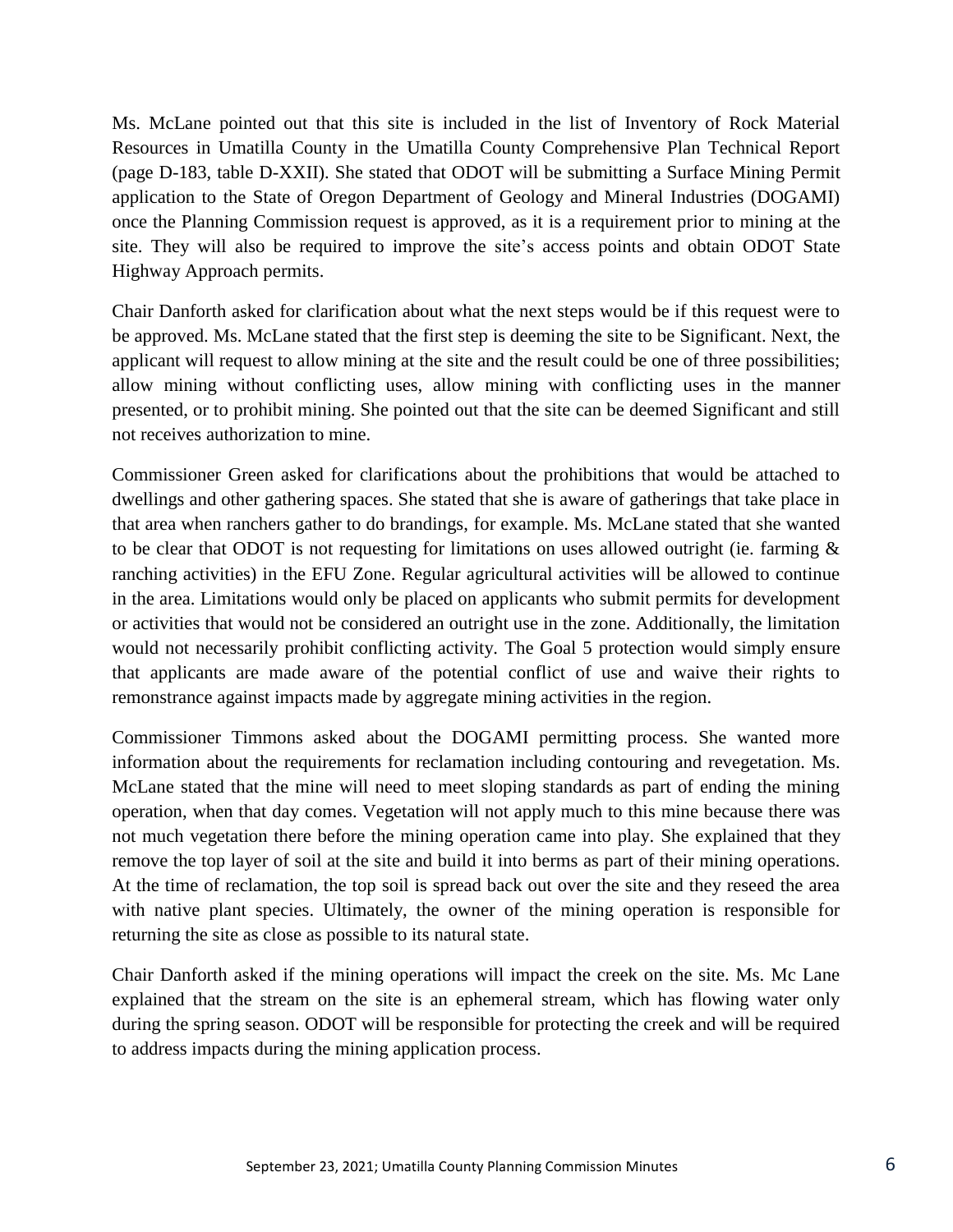Chair Danforth asked if there was a timeframe in which ODOT plans to commence mining operations at the site. Ms. McLane deferred to Scott Billings with ODOT to respond.

**Applicant Testimony:** Scott Billings, ODOT Region 4/5 Senior Engineering Geologist, Region 4 Tech Center, 63034 OB Riley Road, Bend, Oregon, 97703. Mr. Billings stated that ODOT has two quarries in use at this time. Franklin Hill Quarry is located approximately 11 miles southwest of this site and Nye Junction Quarry located at the junction of Highway 74 and Highway 395. Both sites have been used regularly but they will not be available forever. ODOT is making future plans to have alternative sites available to take the place of these existing mines when they are no longer available for extraction. ODOT hopes to get their DOGAMI permit approved in the next nine months. They do not have any plans to start mining operations at Vinson Canyon Quarry at this time. They are just seeking protections to ensure it will be available in the future.

Chair Danforth asked more about blasting impacts. She saw language in the commissioner's packets which indicates that minimizing blasting impacts will be accomplished using best practices within acceptable limits. Chair Danforth asked for more clarification on what that means. Mr. Billings stated that there are two major impacts from blasting as part of mining operations. The first is ground vibration measured in inches per second, which must be kept at a safe and acceptable level. The second impact is noise, including actual sound and sound shockwaves. Acceptable noise levels are determined by the distance between the blasting site and other developments or uses. For example, they are authorized to be louder if there are no homes nearby and must regulate noise levels more heavily when there are homes near a site. ODOT has a policy to provide advance notice to surrounding land owners 48-hours before they blast at a site. They want to give ranchers enough time to relocate livestock if they feel it is necessary. Chair Danforth asked about how far they go, distance wise, in noticing landowners before blasting. Mr. Billings stated that they notify adjacent land owners. He added that the Planning Commission could add additional Conditions of Approval if they would like more owners to receive the blasting notice.

Commissioner Royer asked if this is a typical process as part of requesting Goal 5 protections on a mining site in Umatilla County, or is there something that makes this request special or different compared to others. Chair Danforth stated that she recalls other applications with similar requests in the past, and this seems to be the same process as the others.

**Applicant Testimony:** Teresa Penninger, ODOT Region 5 Planning Manager, 3012 Island Avenue, La Grande, Oregon, 97850. Ms. Penninger stated that ODOT has been working with Umatilla County to get several mining sites on the record for many years. Today's request includes a few of the last sites they will be seeking to protect as they work to secure their network of aggregate mining sites in Umatilla County.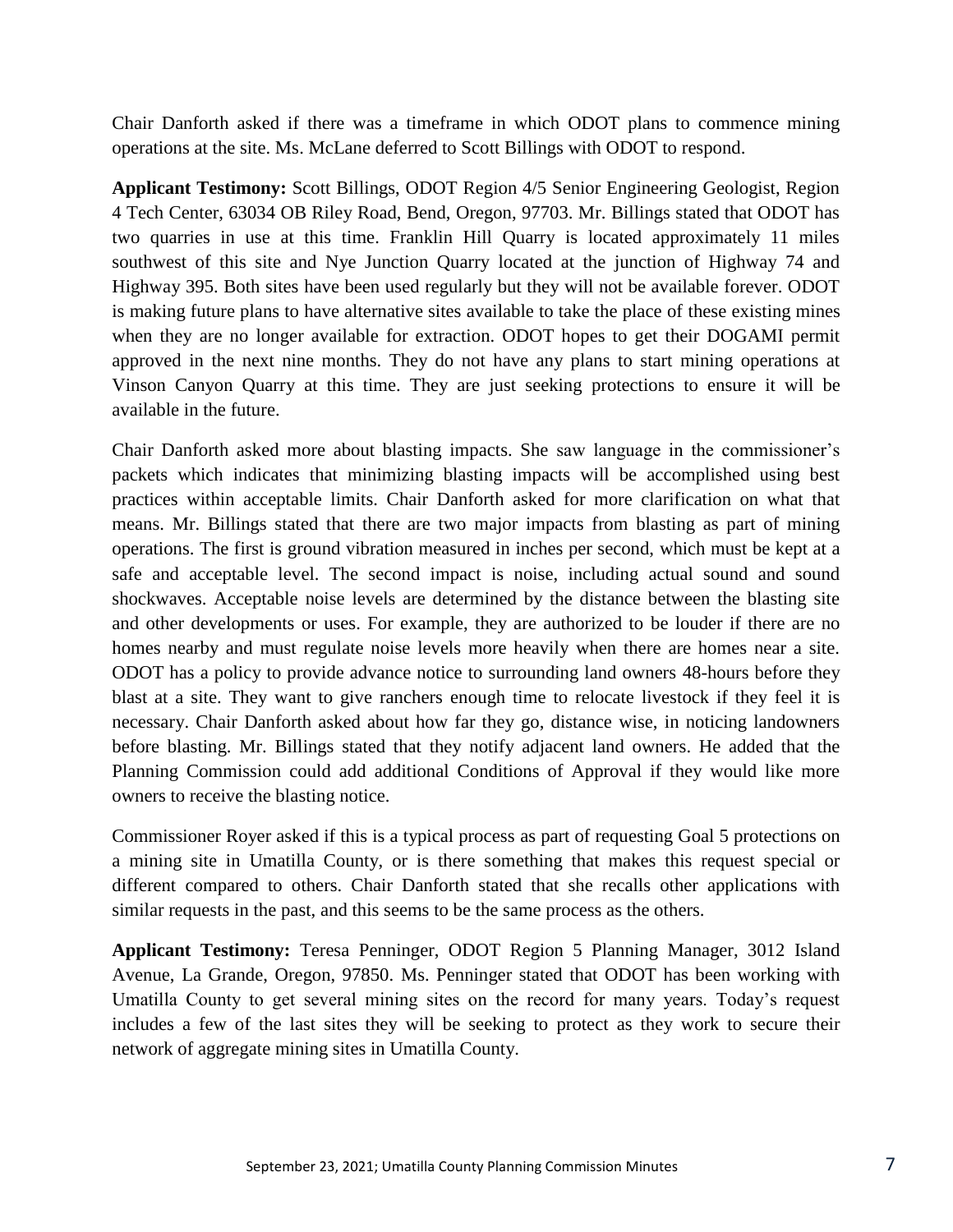Commissioner Green asked more about the seasonal creek on the site. She stated that the creek is used for stockwater systems to provide suitable water to livestock during the spring grazing season. She wants to ensure the stream will be left unobstructed. Mr. Billings stated that DOGMAI is focused on both environmental protections and reclamation as part of their permitting process. ODOT plans to build a berm on the north side of the creek to ensure the work does not impact the creek. If they have operations while the creek is running with water they will install a small culvert to pass over the creek and avoid going through it. He asserted that ODOT and its contractors would never remove water from the creek to use in operations. He explained that they have various methods for obtaining water, including the purchase of water from adjacent land owners or trucking it in from the city.

Commissioner Green asked if blasting will affect existing wells in the region and if ODOT is aware of issues associated with blasting near wells. Mr. Billings stated that it is possible if the well is very close to the site of the blast. He added that utilities near quarries are noticed before blasting. Commissioner Green stated that she is very familiar with the area and lives in the region so she appreciates all the information provided by the applicant.

**Proponent Testimony:** No comments.

**Opponent Testimony:** No comments.

**Public Agencies:** No comments.

Chair Danforth closed the hearing for deliberation.

### **DELIBERATION**

Chair Danforth moved to add a Condition of Approval to require blast notification 48-hour in advance to any landowner located within 1,500 ft. of the quarry, not just adjacent land owners. Commissioner Wysocki seconded and the motion passed by consensus.

Commissioner Tucker made a motion to recommend approval of the Text Amendment #T-21- 085, Plan Amendment #P-128-21 & Zone Map Amendment #Z-317-21; Oregon Department of Transportation, applicant/ owner to Amend the Umatilla County Comprehensive Plan to list the Vinson Canyon Quarry as a Significant Site protected by Goal 5; amend the Comprehensive Plan Map to identify the site as Significant and to apply the buffer area to limit conflicting uses; and amend the Zoning Map by applying the Aggregate Resource Overlay Zone to the mining site, and to add a Condition of Approval requiring blast notification 48-hours in advance for any landowner located within 1,500 ft. of the quarry, to the Board of County Commissioners. Commissioner Timmons seconded the motion. Motion passed with a vote of 8:0.

A public hearing before the BCC is scheduled for Wednesday, October 20, 2021, 9am at the Umatilla County Courthouse.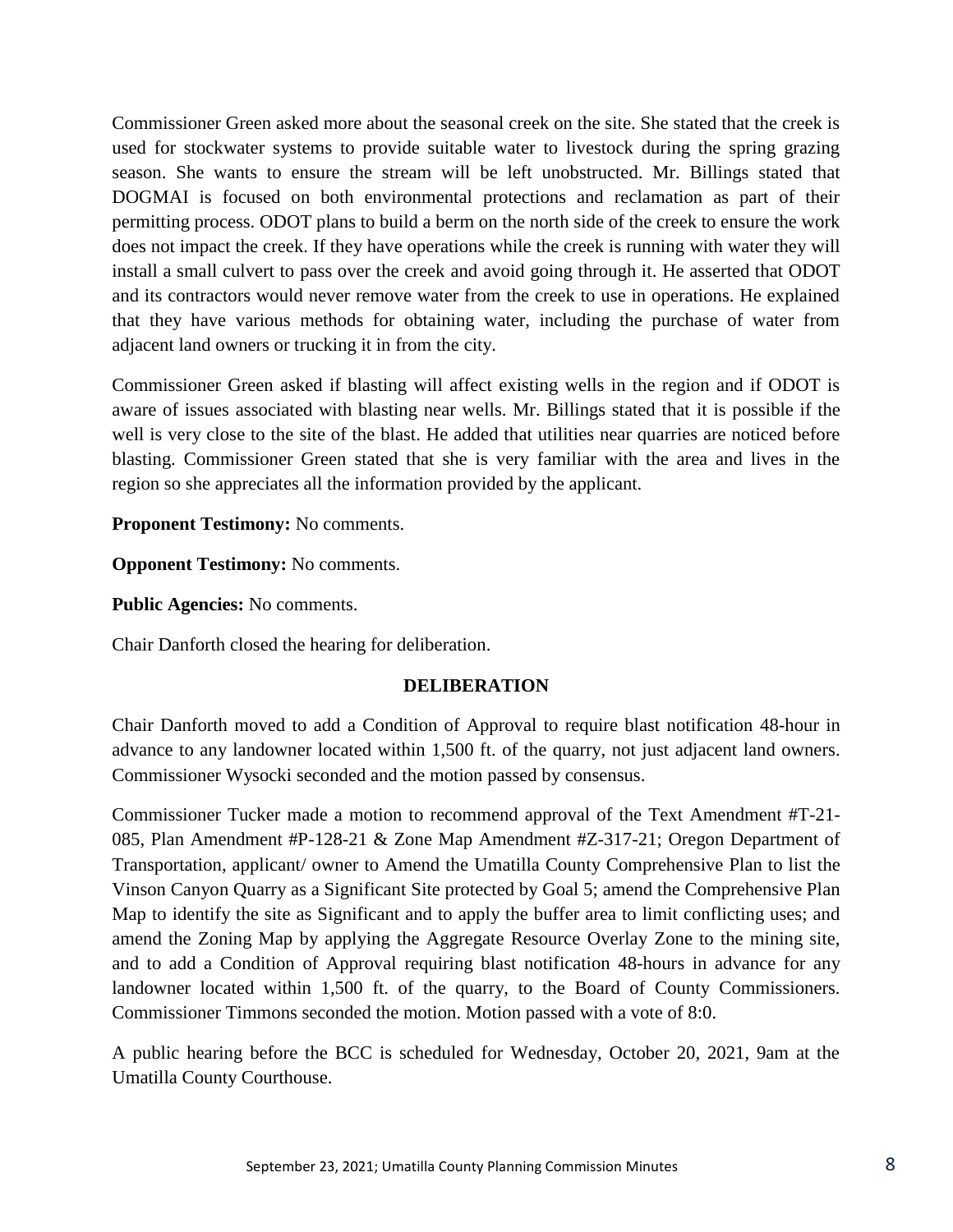#### **NEW HEARING**

**TEXT AMENDMENT #T-21-086, PLAN AMENDMENT #P-129-21 & ZONE MAP AMENDMENT #Z-318-21: ODOT, Applicant/ Owner.** The applicant requests to add an existing quarry (Butter Creek Quarry) to the Umatilla County Comprehensive Plan list of Goal 5 protected Significant Sites and apply the Aggregate Resource (AR) Overlay Zone to the entire quarry site. The property is located off the northeast side of Butter Creek Road, identified on Assessor's Map as Township 2 North, Range 27 East, Tax Lot 2700. The property is 4.76 acres and is zoned EFU. The criteria of approval are found in Oregon Administrative Rule 660-023-  $0.040 - 0.050, 660 - 0.023 - 0.180(3), 5 \& 7$ , and UCDC Sections 152.487 – 488.

Chair Danforth read the Opening Statement and called for any abstentions, bias, conflicts of interest, declarations of ex-parte contact or objections to jurisdiction. There were none. She called for the Staff Report.

## **STAFF REPORT**

Bob Waldher, Planning Director, presented the staff report. Mr. Waldher stated that the applicant, ODOT, requests to add Butter Creek Quarry to the Umatilla County Comprehensive Plan list of Goal 5 protected Significant sites, and apply the AR Overlay Zone to the entire quarry site. The property is located off the northeast side of Butter Creek Road on Tax Lot 2700 of Assessor's Map 2N 27. The subject property is 4.76 acres and zoned EFU.

Mr. Waldher stated that the approval process for this request is similar to the Vinson Quarry request. The Planning Commission will make a recommendation to the BCC. He pointed out an error in the Memo on page 1, under the Butter Creek Quarry section of the Commissioner's packets. The hearing date reads, "September 16, 2021" and should be today's date, September 23, 2021. He stated that he will make the correction in the Final Findings.

**Applicant Testimony:** Carla McLane, Consultant, Carla McLane Consulting, 170 Van Buren Drive, Umatilla, Oregon, 97882. Ms. McLane indicated that she represents the applicant, ODOT. Ms. McLane stated that the applicant's request is very similar to the last hearing request. However, there are additional impacts in the Butter Creek area that were not present in the Vinson Canyon request. She stated that she would like to pinpoint the dissimilarities in the Butter Creek Quarry request and explain how and why they matter.

Ms. McLane stated that Butter Creek Quarry is a smaller site at 4.76 acres, but it does meet the requirements to be deemed as a Significant site. There is an estimated 540,000 tons of available basalt at the site and samples taken in 2014 determined the site meets the standards for resistance to degradation, soundness and coarseness.

Ms. McLane stated that the biggest difference between Vinson Canyon and Butter Creek is the way the land is being used in and around the sites. In terms of conflicting uses, the analysis for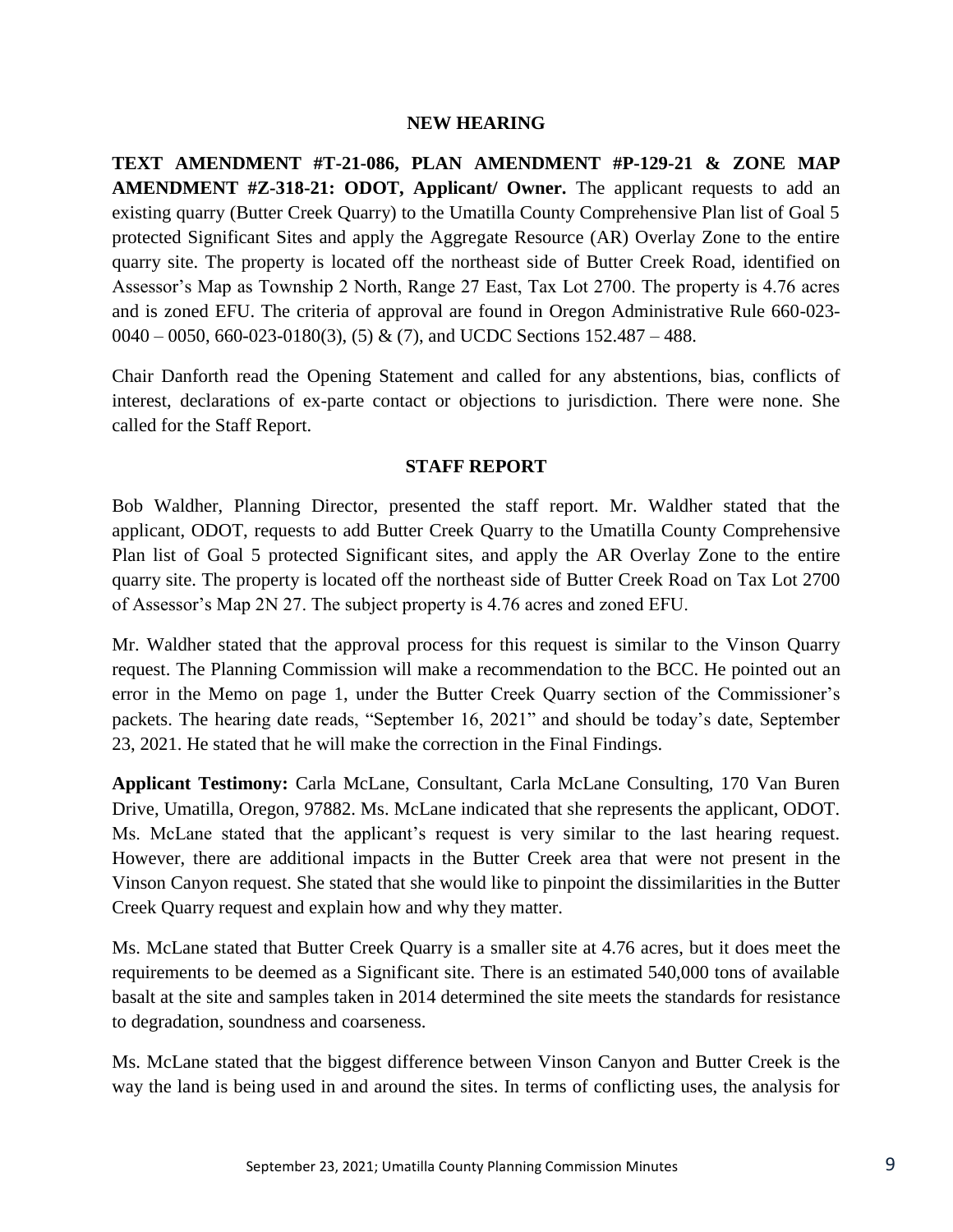Butter Creek was much more critical. She stated that some agricultural structures are nearby, but no dwellings are located within 1,500 ft. impact area boundary and the nearest home is 1,560 ft. away. She referred to the map on page 31 of the Commissioner's packets which displays a satellite image of the site with overlays representing the 750 ft. advance notice boundary and the 1,500 ft. blasting impact area. She stated that the agricultural uses in the area include dryland farming to the north, circle pivot irrigation farming in the valley and potential for livestock grazing.

Ms. McLane stated that there are no current uses within the buffer area that would be affected by the noise, dust or other discharges from the proposed mining activity. She added that there is a slight increase in traffic on the access road for Butter Creek than for Vinson Canyon, but the impacts would be comparable. The state has designated this site to be part of the Butter Creek Critical Groundwater Area (CGWA). Therefore, the quarry is subject to regulations and standards imposed by the Oregon Water Resources Department (OWRD) including a complex series of administrative rules to ensure groundwater is adequately protected.

Ms. McLane stated that Butter Creek Quarry is included in the list of Inventory of Rock Material Resources in Umatilla County in the Umatilla County Comprehensive Plan Technical Report on page D-180 and classified as a 1A Site. It is the objective of this request to determine that the site is Significant and does deserve protection of mining activities under Goal 5.

Ms. McLane explained that, prior to engaging in mining activity ODOT will obtain a Permit for Construction of Road Approaches onto County & Public Roads (Access Permit) from Umatilla County Department of Public Works. As part of the permitting process, ODOT will enlarge the access point for safe ingress and egress from Butter Creek Road. She acknowledged that the site is located on a slight curve of the road, but maintained that sight-distance is good in both directions.

Ms. McLane explained that stormwater on the site will be either collected and held onsite or executed in accordance with management standards set by the National Pollutant Discharge Elimination System (NPDES) permit program.

Ms. McLane stated that ODOT intends to excavate, process and batch aggregate for public road projects and to stockpile unused aggregate material for current and future use at Butter Creek Quarry. The applicant's goal through this request is to ensure that this quarry site can avoid additional future impacts on mining activity. ODOT and feels it is in their best interest to seek protections to limit conflicting uses within the buffer area (1,500 ft. from the potential impact area). She explained that the Planning Commission is tasked with making a recommendation to the BCC on whether or not to deem this site as Significant.

Commissioner Tucker asked if the measurement taken to determine the 1,500 ft. distance between the blast site and nearby structures and parcels is measured from the north edge of the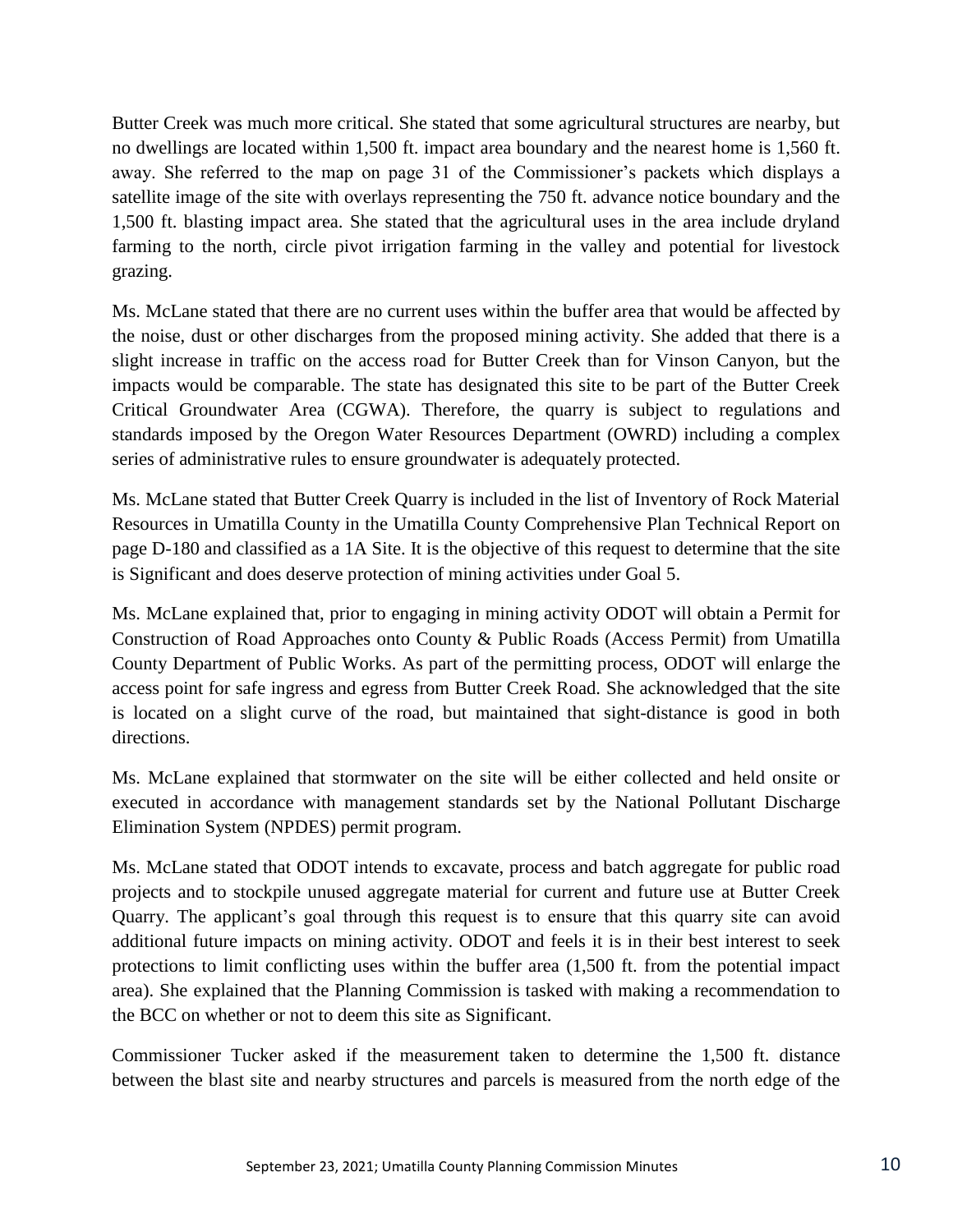mining activity or by starting from the center of the property. Ms. McLane stated that they measured starting from the edge of the property boundary to determine the 1,500 ft. impact area.

Chair Danforth reminded the Planning Commission that the Goal 5 protection request for Butter Creek Quarry will not prohibit conflicting activities in the area. Instead, it would impose requirements for applicants with plans for potentially conflicting land use activities or development near the site to waive their rights to remonstrance against impacts made by aggregate mining activities in the area.

Chair Danforth asked if this request is approved, how landowners already in the area would be affected. She asked whether it would impose a requirement for those with pre-existing dwellings and other structures to also sign documents waiving their rights to remonstrance against impacts made by aggregate mining activities. Mr. Waldher stated that is not an issue in this request because there are no pre-existing conflicting uses within the 1,500 ft. impact area at this time. He further clarified that the requirement for land owners to waive rights to remonstrance against mining impacts will only apply to future requests for activities or development with potential for conflict located within the established 1,500 ft. buffer zone.

**Opponent Testimony:** John Luciani, 27633 Butter Creek Road, Echo, Oregon 97826. Mr. Luciani stated that he does not feel that ODOT should consider this site for mining due to the close proximity to his home, his daughter's home and a neighbor's home, Mr. Price, which is located 60 ft. outside of the 1,500 ft. impact area. He believes there are other rural sites available in the county for blasting and mining activities which are located further away from residences.

Mr. Luciani questions ODOT's claim that they are running out of rock at current mining sites because he has driven by active quarries in the area and seen a lot of rock there. He does not understand why ODOT would want to mine at this location when they know it is located on a curve in the road and close to three dwellings.

Mr. Luciani stated that he is concerned about damage to his underground cement cistern and the wells on his property. He is also concerned about how the blasting will affect his goats, horses, chickens and cows. He expressed frustration with the proposal and stated that he never imagined he would have to deal with something like this near his home. He urged the Planning Commission to make a site visit before making a final recommendation to the BCC.

Commissioner Green asked for clarification on which property was owned by Mr. Luciani. Ms. McLane stated that Mr. Luciani's property is located southeast of the aggregate site, outside the 1,500 foot impact area, but inside the additional notice boundary area (map in Commissioner's packets, page 31).

Commissioner Wysocki asked Mr. Luciani how long he has lived on his property. Mr. Luciani stated that the home his daughter currently lives in was built by his father in 1965. He built his own home on the site in 1999. Commissioner Wysocki asked if Mr. Luciani has ever seen or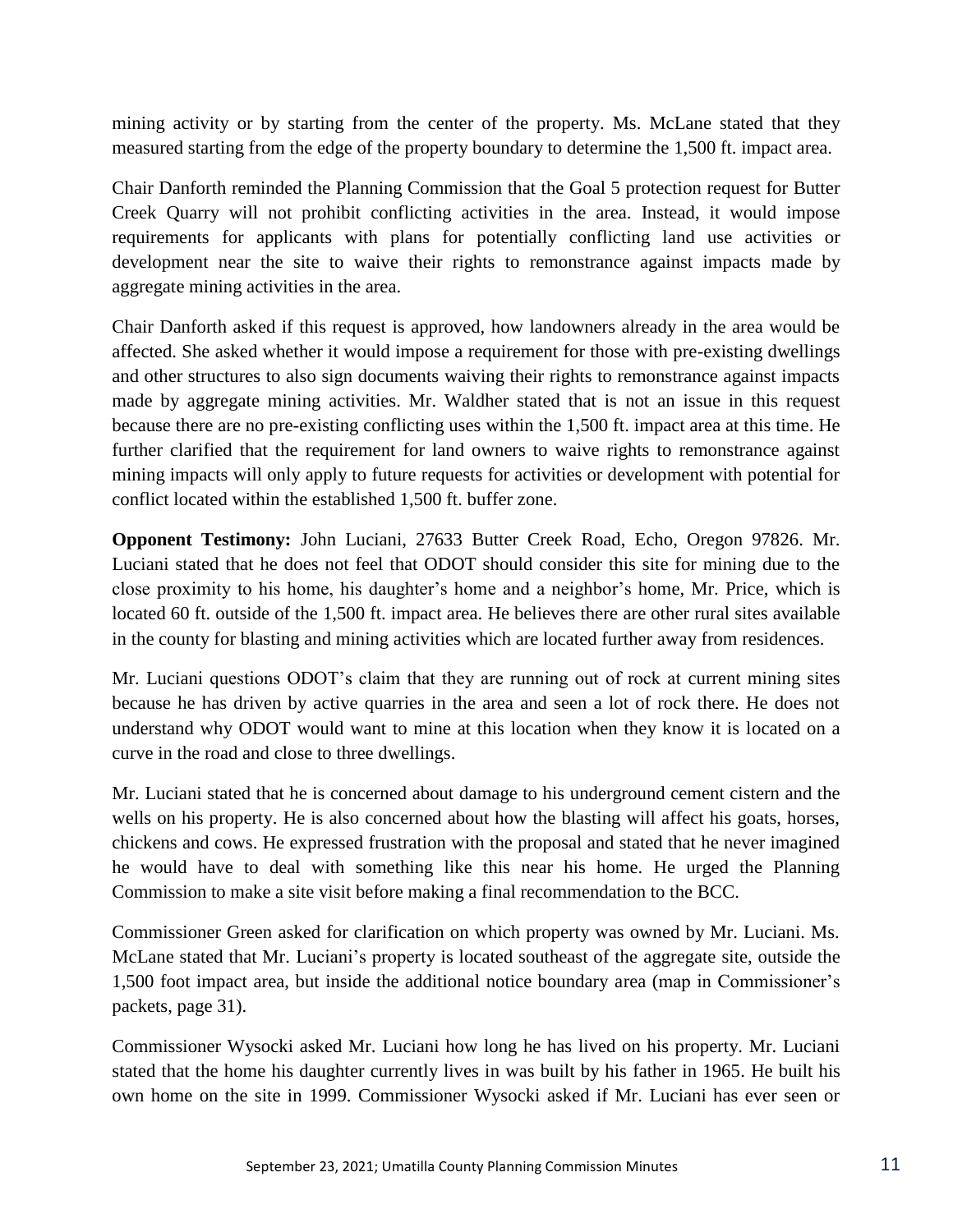heard any mining activity occur at the Butter Creek Quarry site since he has lived in the area. Mr. Luciani replied no, he has not.

Commissioner Timmons asked if Mr. Luciani's neighbor, Mr. Price, received notification of this Goal 5 request as part of the public notice process. Mr. Waldher explained that the state requires public notice be sent to land owners within 750 feet of the subject property. Umatilla County has a provision that requires at least five individual land owners to receive notice. As a result, the public notice area for this request was expanded to include landowners within about ¾ mile of the quarry. Mr. Waldher referred to the list of landowners that received public notices on page 31 of the Commissioner's packets. He pointed out that the name "Price" is not on the list, but there are several corporations and limited liability companies (LLC) listed as surrounding land owners, so Mr. Price may own land under another name.

Chair Danforth thanked Mr. Luciani for calling attention to the curve in the road leading to the site. After reviewing the maps she shares his concern about dangerous conditions in accessing the site off of Butter Creek Road. Mr. Luciani once again urged the Planning Commission to make a site visit before making a recommendation to the BCC.

**Applicant Rebuttal:** Carla McLane, Consultant, Carla McLane Consulting; Scott Billings, ODOT Senior Engineering Geologist; and Teresa Penninger, ODOT Planning Manager.

Ms. McLane stated that ODOT has owned this site for over 75 years and it is identified in the County's Comprehensive plan as a 1A site. She reiterated that the applicant meets the requirements for quality and quantity of aggregate materials at the site.

Ms. McLane explained that ODOT has quarries located throughout the region because they must ensure that they maintain an adequate inventory of materials available for current and future road projects. She pointed out that regional roads will continue to require maintenance over the next several decades and the need for materials will not subside. Although ODOT has not yet used Butter Creek Quarry for mining operations, they are trying to plan for the future. They know they will eventually need to relocate active operations to new sites as materials become less available at current mines. They feel this site is Significant and hope the Planning Commission agrees.

Ms. McLane acknowledged that the road has some curves, but she insisted that you can see for quite a distance.

Ms. Penninger pointed out that the access point will be off a county road and they will be required to obtain an Access Permit from the County Road Department. The process of approval for the Access Permit will ensure that all aspects of the curvature of the road and any sight restrictions that may apply will be taken into account at that time. She stated that safety is important to ODOT and they will comply with all applicable safety standards pertaining to access.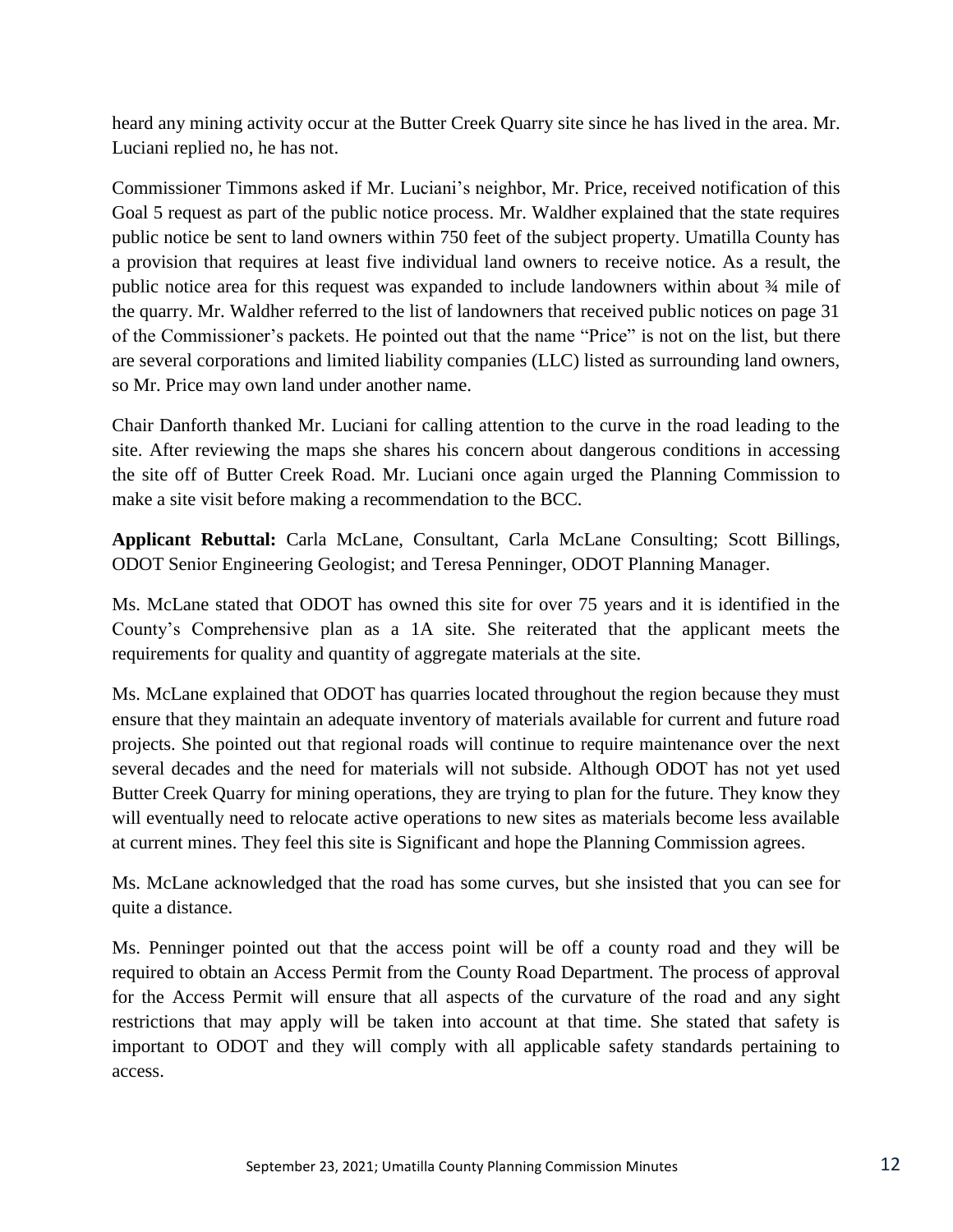Chair Danforth asked about the estimated lifespan of an average  $4\frac{1}{2}$  acre mine. Mr. Billings stated that there are a number of factors that come into play in making that estimate. The lifespan of the mine will depend on a number of factors including; the number of highways serviced, the size of each highway and how much traffic those highways get.

Commissioner Wysocki stated that there are seven formations of basalt in this region (The Columbia River Basalt Group) and some sites yield better quality rock than others. The formations are subdivided into formal and informal members and flows. He asked which member Butter Creek Quarry is part of. Mr. Billings stated that this site is part of the Wanapum Basalt Formation, Frenchman Springs Member.

Chair Danforth stated that she has not been to the location and asked staff if it would be appropriate for the Planning Commission to make a site visit before making a decision. Mr. Waldher stated that it is a gray area because site inspections performed alone could be considered to be a form of ex-parte contact. He explained that arranging a group visit could be possible, but he warned that the public perception might become problematic so he discouraged the notion.

**Public Agencies:** No additional comments.

Chair Danforth closed the hearing for deliberation.

# **DELIBERATION**

Commissioner Williams made a motion to recommend denial of the Text Amendment #T-21- 086, Plan Amendment #P-129-21 & Zone Map Amendment #Z-318-21; Oregon Department of Transportation, applicant/ owner to Amend the Umatilla County Comprehensive Plan to list the Butter Creek Quarry as a Significant Site protected by Goal 5; amend the Comprehensive Plan Map to identify the site as Significant and to apply the buffer area to limit conflicting uses; and amend the Zoning Map by applying the Aggregate Resource Overlay Zone to the mining site, to the Board of County Commissioners. Commissioner Royer seconded the motion. Motion passed with a vote of 5:3.

A public hearing before the BCC is scheduled for Wednesday, October 20, 2021, 9am at the Umatilla County Courthouse.

### **MINUTES**

Chair Danforth called for any corrections or additions to the minutes from the July 22, 2021 meeting. There were none. Commissioner Tucker moved to approve the minutes as presented. Motion carried by consensus.